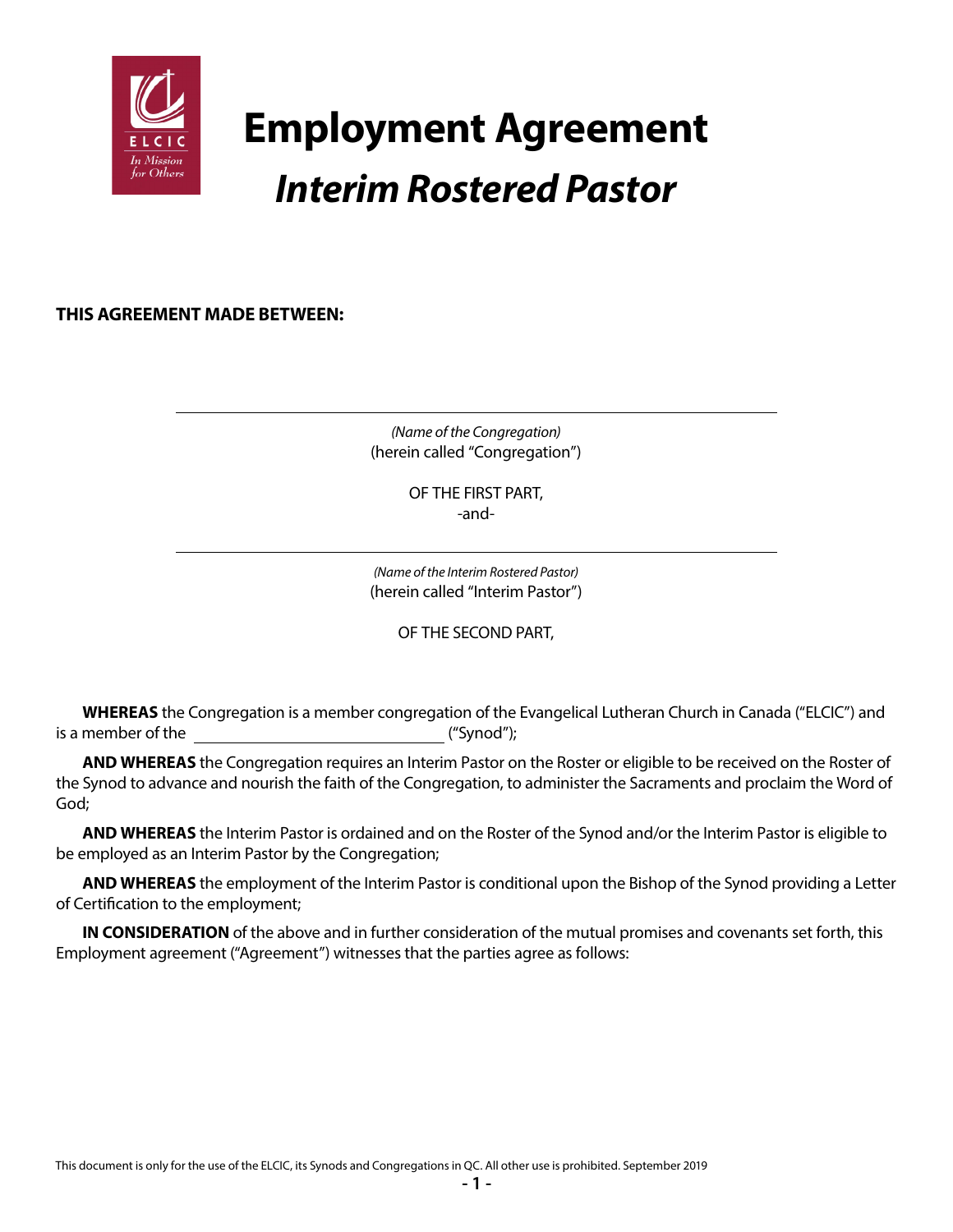#### **PREREQUISITES TO EMPLOYMENT**

- 1. This employment contract and the employment of the Interim Pastor are conditional upon:
	- a. a Letter of Certification to the employment being provided by the Bishop of the Synod prior to the commencement of the Interim Pastor's employment by the Congregation;
	- b. the Interim Pastor being eligible for and remaining on the Roster of the Synod;
	- c. the Interim Pastor shall provide to the Congregation a current and satisfactory to the Congregation criminal record check (in Ontario a Criminal record and judicial matters check); and because this employment will require interacting with vulnerable persons meaning a person who, because of their age, a disability or other circumstances, whether temporary or permanent, (a) is in a position of dependency on others, or (b) is otherwise at a greater risk than the general population of being harmed by a person in a position of trust or authority towards them, the Interim Pastor must also provide to the Congregation:
		- i. a Child Abuse Registry Check (if available in the province(s) in which the Interim Pastor has resided in the past three (3) years); and
		- ii. a Vulnerable Sector or Child Intervention Check;
	- d. the Interim Pastor, after being provided the ELCIC Sexual Abuse or Harassment Policy ("Policy"), agreeing to review and abide by the Policy, and signing the Acknowledgement Form that is part of the Policy and returning such to the Synod office.

## **ONGOING OBLIGATIONS OF THE PASTOR & THE CONGREGATION**

- 2. a. During and continuing throughout the employment, the Interim Pastor accepts that the following ongoing obligations are required to maintain the employment:
	- i. the Interim Pastor must remain in good standing on the Roster of the Synod;
	- ii. the Interim Pastor must conduct the Interim Pastor's affairs in accordance with the Constitution and Bylaws of the ELCIC and the Synod;
	- iii. the Interim Pastor must immediately notify the Congregation if the Interim Pastor is removed from the Roster of the Synod or if the privileges of the Interim Pastor as a minister on the Roster of the Synod are suspended or terminated;
	- iv. depending on the length of the employment the Congregation shall be entitled to require the Interim Pastor to provide current Checks satisfactory to the Congregation (including fingerprint-based Checks) once every three years at the Congregation's expense, and the Interim Pastor shall comply with such requirement;
	- v. depending on the length of the employment the Interim Pastor to provide the Congregation with certification of participation in 'Healthy Boundaries' training every five years; and
	- vi. the Interim Pastor agrees that the onus is on the Interim Pastor to advise the Congregation immediately if there is any charge or conviction under the Criminal Code of Canada.
	- b. Throughout the employment the Congregation accepts the following ongoing obligations to the Interim Pastor:
		- i. to ensure that the compensation benefits agreed to, including vacation and paid holidays are provided to the Interim Pastor;
		- ii. to provide the Interim Pastor a place to work to make sure the Interim Pastor has access to the workplace;
		- iii. to provide the Interim Pastor the tools and equipment needed to perform the Interim Pastor's functions;
		- iv. to make sure the Interim Pastor's working conditions are safe; and
		- v. to treat the Interim Pastor with respect and make sure the Interim Pastor is not harassed or discriminated against.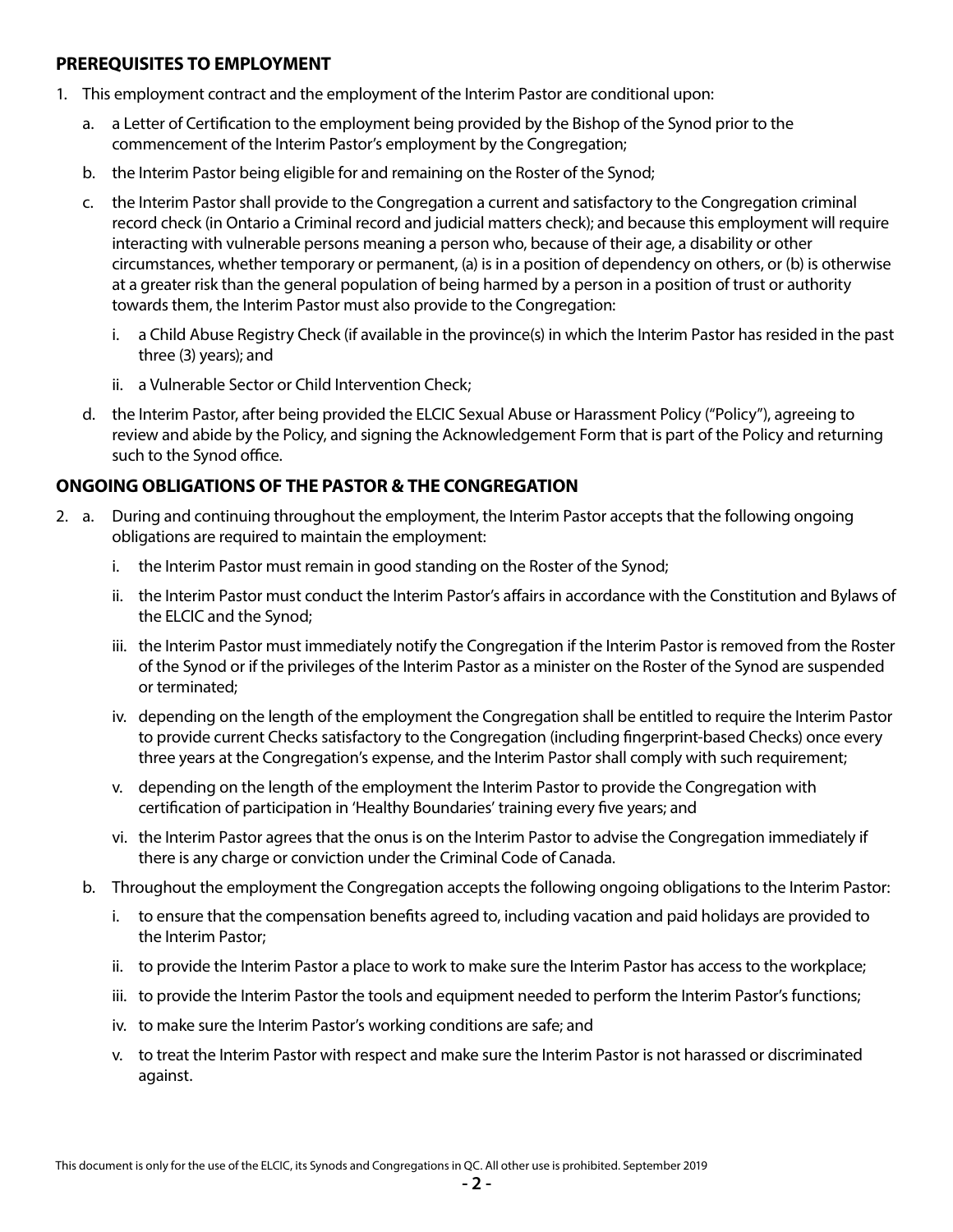#### **REMUNERATION AND BENEFITS**

- 3. a. The Congregation shall compensate the Interim Pastor with a salary which includes, if applicable, housing allowance hereinafter "Salary" and benefits which include:
	- i. please check ONE of the following:

 an initial Salary (determined after consideration of the synodical salary guidelines) of \$ per annum paid in instalments;

**or** *or* 

 $\Box$  an initial Salary (determined after consideration of the synodical salary guidelines) of \$ per month paid in instalments;

**or** *or* 

 $\Box$  an initial Salary (determined after consideration of the synodical salary guidelines for part-time interim ministers) specifically:

 The Pastor agrees and recognizes that this Salary shall be inclusive of all aspects of the work performed to the benefit of the Congregation. As long as the interim employment continues the Salary shall be reviewed annually;

- ii. membership, when eligible, in the ELCIC Pension Plan sponsored by ELCIC Group Services Inc. ("GSI") as it may be introduced and modified from time to time thereafter, at the sole discretion of GSI;
- iii. membership, when eligible, ELCIC Group Benefits Plans administered by GSI as it may be introduced and modified from time to time thereafter, at the sole discretion of GSI;
- iv. participation in ELCIC Programs including the Continuing Education Plan;
- v. vacation in accordance with the approved policies;
- vi. professional expenses paid by the Congregation in accordance with the approved policies;
- vii. moving expenses, when applicable, including travel paid by the Congregation; specific details are as follows:

 viii. reasonable expense reimbursement, not otherwise provided for, incurred in attending conventions and other official meetings at which the Interim Pastor's attendance is required. The expenses shall be reimbursed upon presentation of an itemized expense report together with the appropriate supporting receipts, within a maximum period of 60 days following the date on which the expense has been incurred, prepared in accordance with the applicable policies and procedures of the Congregation.

- b. The Interim Pastor acknowledges and agrees that the ELCIC Pension Plan, ELCIC Group Benefit Plans, and any ELCIC Programs can be changed from time to time and any such change shall not constitute a fundamental change to the terms of the employment when the Interim Pastor is provided with thirty (30) days' advance notice of the change.
- c. If the Congregation is providing the Interim Pastor with a residence for the personal use of the Interim Pastor and members of the Interim Pastor's immediate family during the term of the Interim Pastor's employment, the terms shall be as set out in a Residence Agreement and shall be attached to this agreement as Schedule "A".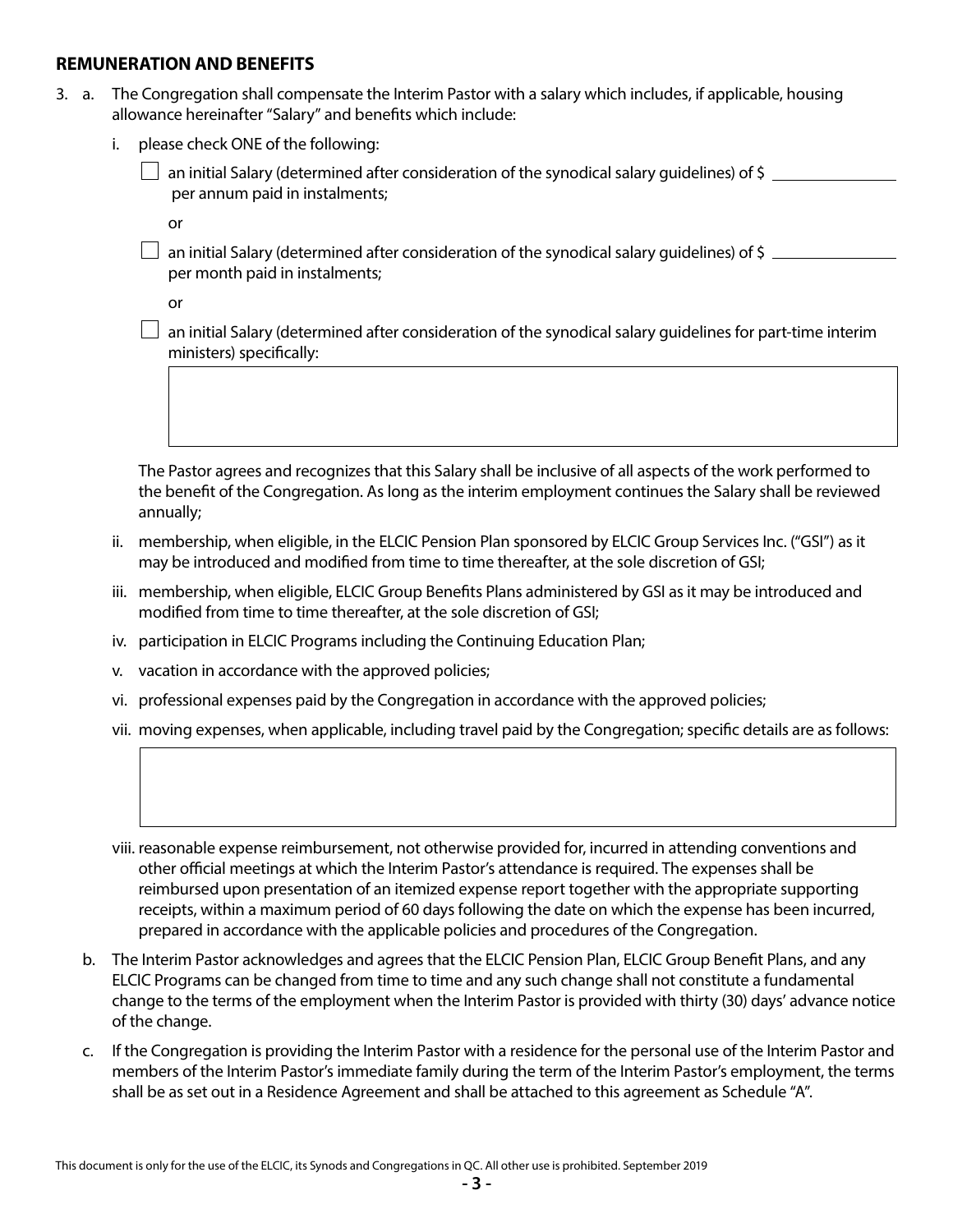d. The remuneration provided under this Agreement shall be subject to such deductions as the Congregation is from time to time required to make pursuant to law, government regulation, for benefits or by consent of the Interim Pastor.

## **SCOPE OF POSITION & COOPERATION WITH SYNOD**

- 4. a. Neither the ELCIC nor the Synod is the Interim Pastor's employer, but the nature of this ministry and the Interim Pastor's employment requires that the Interim Pastor work and cooperate with the Synod and the Bishop of the Synod for the greater good of the ELCIC, the Synod, and Congregation.
	- b. The Interim Pastor shall at all times faithfully, diligently, and to the best of the Interim Pastor's skill, ability, experience and talents, perform the Interim Pastor's duties.
	- c. During the term of this Agreement the Interim Pastor shall not participate in any other business, occupation, or become an employee or agent of any corporation, firm or individual, except with the consent, which shall not be unreasonably withheld, of the Congregation and after the Interim Pastor has consulted with the Bishop of the Synod.
	- d. The Interim Pastor shall not participate in any activity, be it professional or personal, that is in conflict with the Interim Pastor's duties to the Congregation.

## **CONFIDENTIALITY**

5. The Interim Pastor acknowledges and agrees that the Interim Pastor has a duty of confidentiality to the Congregation and that the duty includes maintaining the confidentiality of confidential information. "Confidential Information" is defined to include but it is not limited to: information with respect to the financial, business and human resources management of the Congregation. Accordingly, the Interim Pastor undertakes and agrees not to disclose Confidential Information to any person not authorized to receive the Confidential Information without the express written permission of the Congregation, and that the Interim Pastor shall use the Interim Pastor's best efforts to maintain the secrecy of all of the Confidential Information.

The Interim Pastor agrees that this duty of confidentiality survives the termination of this Agreement and the Interim Pastor's employment.

#### **TERM**

6. The employment of the Interim Pastor by the Congregation shall commence on the day of , 20 and shall continue until such time as a regularly called Pastor begins his/her ministry and at that time the employment shall be terminated in accordance with this Agreement.

## **NOTICE OF TERMINATION NOT FOR CAUSE**

- 7. a. Notwithstanding any termination of employment provisions set out in the Constitution and Bylaws of the Congregation, the Synod, or the ELCIC, in the event of a not for cause termination, the respective rights of the Congregation and the Interim Pastor shall be those set out in this article seven.
	- b. The employment of the Interim Pastor may be terminated by the Congregation at any time without cause (which includes but is not limited to when a regularly called Pastor begins his/her ministry) upon the Congregation providing to the Interim Pastor the following:
		- i. written notice or pay in lieu of notice (the "Notice Period") of thirty calendar days or the minimum termination notice required by the applicable employment standards legislation, whichever is the greater;
		- ii. the Notice Period may, at the discretion of the Congregation, be provided by way of working notice or payment of the equivalent Salary in lieu of notice or a combination thereof;
		- iii. where the Notice Period is in whole or in part provided by way of pay in lieu of notice, the Congregation may, in its sole discretion, provide such pay in lieu of notice in a lump sum or through continuation of payment of the Interim Pastor's Salary through payroll;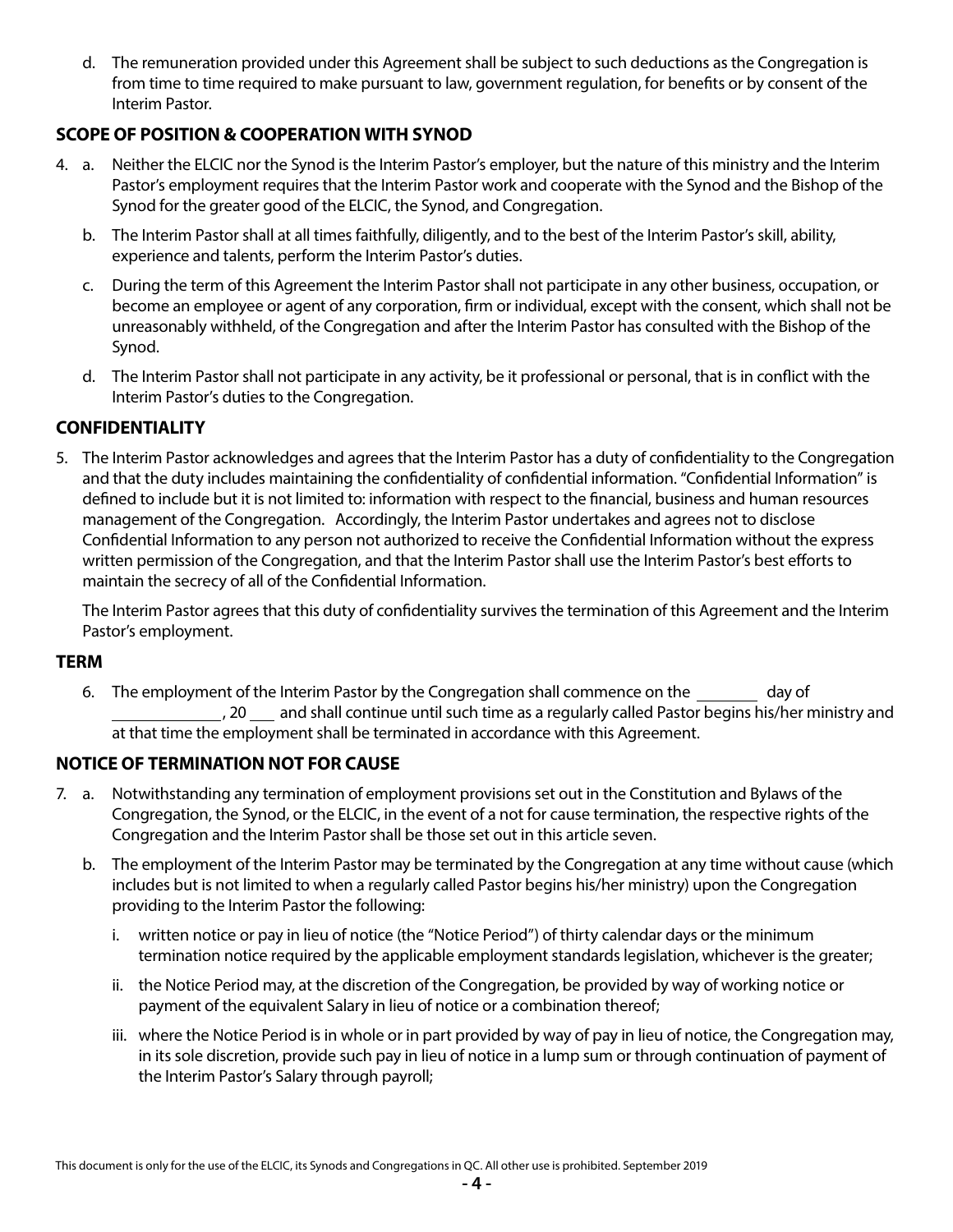- iv. to the extent required by the applicable employment standards legislation, if the Interim Pastor is entitled to severance pay in addition to the Notice Period, the Congregation shall provide the required severance pay to the Interim Pastor;
- v. if and to the extent required by the applicable employment standards legislation, the Congregation shall continue to make whatever benefit plan contributions are required to maintain the Interim Pastor's benefit plans for the statutory notice period in the applicable employment standards legislation; and
- vi. the Congregation shall also provide any other minimum rights, benefits and entitlements (if any) required by the applicable employment standards legislation to the extent that such rights, benefits and entitlements have not already been provided.

c. The Interim Pastor can terminate employment upon reasonable notice. The parties to this Agreement have determined that in this case reasonable notice is thirty (30) days (the "Reasonable Notice"). The Reasonable Notice however may be waived in whole or in part by the Congregation with payment to the Interim Pastor of the remaining Reasonable Notice.

## **TERMINATION OTHER**

8. Other than in the event of a not for cause termination, the employment of the Interim Pastor may be terminated for any of the reasons listed and processes provided for in the Constitution and Bylaws of the Congregation, the Synod and the ELCIC.

#### **DISCIPLINE**

9. The grounds for discipline and the disciplinary procedures set out in the Constitution and Bylaws of the ELCIC and the Manual Re Discipline for Rostered Ministers shall apply to the Interim Pastor, including but not limited to disciplinary penalties such as suspension from employment and/or removal from the Roster as well as any right of appeal available to the Interim Pastor with respect to such.

#### **ENTIRE AGREEMENT**

10. This Agreement contains the entire agreement between the parties hereto as it relates to the matters set out herein and this Agreement supersedes all previous negotiations, understandings and agreements whether verbal or written with respect to any matters herein referred to. To be effective, any changes or modifications to this Agreement shall be made in writing and signed by both parties.

#### **SEVERABILITY**

11. The parties agree that in the event that any provision, clause, article, attachment herein, or part thereof, which forms part of this Agreement, is deemed void, invalid or unenforceable by a court of competent jurisdiction, the remaining provisions, clauses, articles, attachments or parts thereof, shall be and remain in full force and effect.

#### **GOVERNING LAW**

12. This Agreement shall be construed in accordance with the laws of the Province [territory] of  $\equiv$ and the laws of Canada as applicable. Should any dispute or litigation arise with respect to this Agreement, the parties agree that the Courts of the Province of Quebec, judicial district of Montreal, shall have exclusive jurisdiction.

## **NOTICES**

13. Where by this Agreement any notice is to be or may be given by one party to the other, such notice may be personally delivered or may be given by registered mail and shall be deemed to have been effectively given if sent by registered mail, postage prepaid, correctly addressed to the party to whom such notice is to be given, and any such notice when so mailed shall be deemed to have been received four (4) days after it was mailed.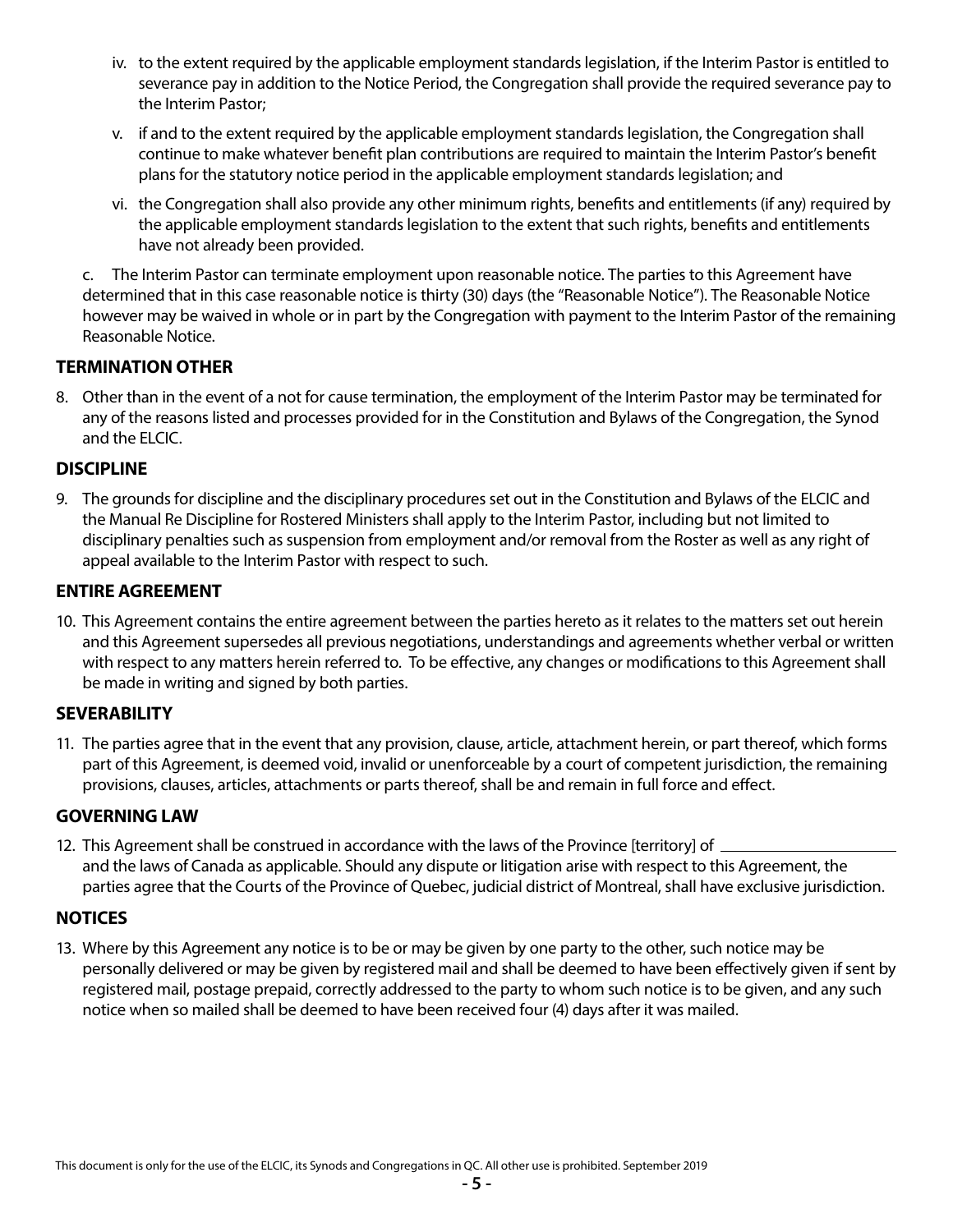## **RETURN OF MATERIALS**

14. All files, forms, books, materials, written correspondence, memoranda, documents, manuals, computer disks and software products in any form or media whatsoever pertaining to the affairs and interests of the Congregation that may come into the possession or control of the Interim Pastor shall at all times remain the property of the Congregation. On termination of the Interim Pastor's employment for any reason, the Interim Pastor agrees to deliver promptly to the Congregation all such property of the Congregation in the possession of the Interim Pastor or directly or indirectly under the control of the Interim Pastor. The Interim Pastor agrees not to make for personal or business use, reproductions or copies of any such property or other property of the Congregation.

Notwithstanding anything in this Agreement or at common law the parties agree that the Interim Pastor as original author of any sermon or other work used to minister to the Congregation shall remain the owner of the copyright and intellectual property with respect to such.

#### **PRIVACY**

- 15. The Congregation collects personal information about the Interim Pastor:
	- a. the Interim Pastor's personal information is collected, used and disclosed for the following purposes: payroll; employee benefits; statutory deductions and remittances such as income tax; general employment purposes such as calculating length of service and for information relating to the initiation, management and termination of the employment relationship;
	- b. the Congregation only discloses personal information with third parties as required and for the purposes noted above or as required or permitted by applicable law. For example, the Congregation must disclose certain personal information with the Income Tax authorities, and, with third party providers of employee benefits;
	- c. the Interim Pastor is entitled to review and correct personal information the Congregation has collected about the Interim Pastor by communicating with the Chair of the Congregational Council; and
	- d. by signing this Agreement the Interim Pastor consents to the Congregation collecting, using and disclosing the Interim Pastor's personal information as detailed above.

## **AGREEMENT SIGNED IN COUNTERPARTS**

This Agreement may be executed and delivered (by original, facsimile or electronic transmission) in multiple counterparts each of which shall be deemed to be an original and all of which together shall constitute one and the same agreement.

## **TIMING FOR ACCEPTANCE OF THE AGREEMENT**

17. For this Agreement to be binding both parties are required to sign the Agreement on or before the day of the month of  $\frac{1}{2}$ , 20  $\frac{1}{2}$ 

## **LEGAL ADVICE**

18. The Interim Pastor acknowledges that the Interim Pastor has obtained, or has had an opportunity to seek, independent legal advice in connection with the negotiation and execution of this Agreement, and further acknowledges that the Interim Pastor has read, understands, and agrees to be bound by all of the terms and conditions contained herein.

## **SPECIFIC LANGUAGE**

19. The parties acknowledge that the present Agreement has been drafted in English at their request. *Les parties reconnaissent qu'elles ont demandé à ce que cette entente soit rédigée en Anglais*.